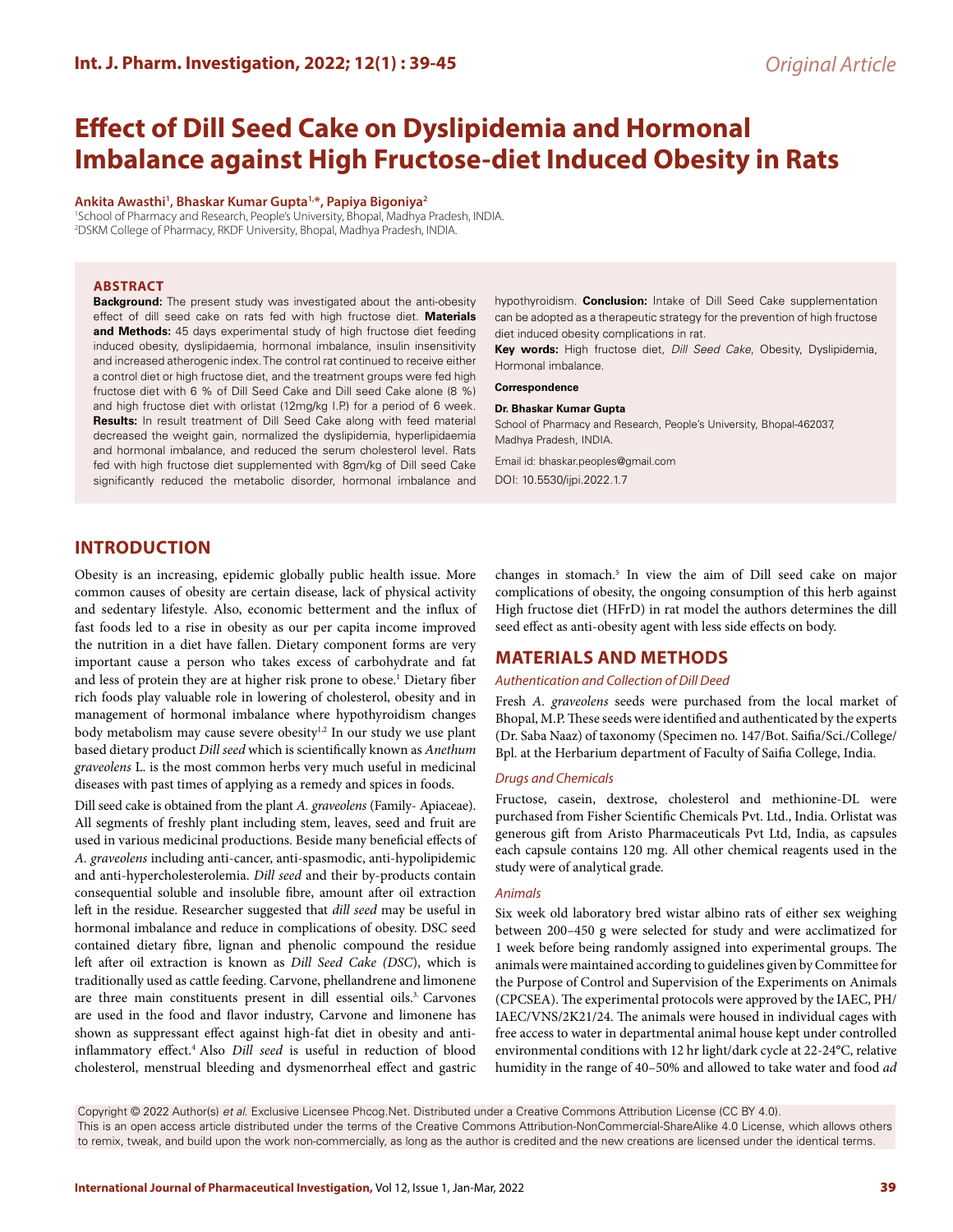*libitum*. During the acclimatization period, each animal were raised at regular diet *ad libitum*.

# Preparation of Dill Seed Cake

Extraction of oil from multi oil seeds press machine the residue left after seed oil extraction is known as seed cake, which is traditionally used as cattle feeding. All other nutrition content was self prepared (Table 1).

# Crude Extract

Dried and powdered DSC (10 g) was extracted with 200 ml of 90% ethanol for 18 hr in soxhlet extractor. The extract was filtered and concentrated using a vacuum evaporator (Jyoti Scientific, India). Weighed the residue and re-dissolved in 200 ml ethanol and stored in refrigeration for further analysis qualitatively for the presence *of* different phytochemicals.6

# Extract Purification

30 gm of dried and powdered DSC sample was initially extracted with hexane (three times with a total of 500 ml of hexane) at room temperature. The defeated residue was washed with distilled water 3 times with a total of 500 ml of distilled water) for removing soluble sugars and proteins and dried less than 90**°**C. Purified residue (15gm) was extracted with 200 ml methanol for 16 hr in a soxhlet extractor. Filtered the extract, removed under vacuum to dryness, weighed and re-dissolved the residue in 100 ml of methanol to show lignin extract and phenolic compounds stored in refrigerator for further analysis.<sup>7,8</sup>

# Isolated Lignin Authentication by HPLC Technique

The HPLC system (Waters) consisted of a pump (515), a U.V. Visible detector, a Thermo  $C_{18}$  (250 × 4.6 mm, 5µm) column, a Data Ace software, equipped with CAT-228- 39001-38 pump, 228-393000-38 photodiode array detector, and a rheodyne valve injection fitted with a 20 µl injection loop was used for the analysis. Chromatographic analysis of carvone and limonene in dill seed performed by using methanol: water (65:35v/v) solutions as mobile phase and used a flow rate of 1ml per min and absorbance at 220nm. It gave good separation of carvone at RT 6.099min. Dill seed extracts did not showed any peak at corresponding retention time of carvone (6.099 min.). (Figure 1b). The retention time of peaks was found to similar retention time of standard 6.100, which confirm the presence of carvone in dill seed extract. At 25 min, solution was sonicated was made with methanol and the final volume and mixture was then filtered with 0.45 µm filter. The stock solution was further diluted sufficiently with methanol to get sample solution of drug concentration of 10μg/mL. Sample volume of 20µl was injected and determines the retention time of carvone. The test solution was made by dissolving 200 mg substance examined in 90 ml of methanol, 10 µl were injected after filtered the solution. HPLC profile of Dill seed cake

purified extract showing presence of Carvone (R*t* 6.099) and –limonene  $(8.462)^9$ 

# Quantitative Determination of Dill Seed Cake *Dry Matter Determination*

The dry matter was determined by oven drying with some modification at 103**°**C to constant Weight.10

### *Total Dietary Fiber Determination*

Insoluble and soluble dietary fibres were determined by the following method described by<sup>8</sup> Dill seed sample (1 g) was digested with α-amylase (1 ml), protease (1 ml) and amyloglucosidase (3 ml) in a beaker, to remove, protein and starch with some modification. Heated (60°C, ph 6, 20 min) 95% ethanol was added and the solution was left precipitated at room temperature overnight. Digested samples were filtered, washed (with water, 95% ethanol and acetone), Crucibles containing residues from filtration was dried and weighed to determine the insoluble fiber.



Carvone

limonene





**Figure 1b:** Dill seed cake extract showing presence of carvone at (R*t* 6.099min) and limonene at (R*<sup>t</sup>* 8.462 min) in HPLC profile.

| <b>CD</b>      | Quantity (gm/kg)  | <b>Experimental diet</b> | <b>Quantity (gm/kg)</b> | <b>High Fructose diet</b> | <b>Quantity (gm/kg)</b> |
|----------------|-------------------|--------------------------|-------------------------|---------------------------|-------------------------|
| Casein         | 200               | Casein                   | 100                     | Casein                    | 200                     |
| Ghee           | 104               | Ghee                     | 104                     | Ghee                      | 104                     |
| Corn flour     | 110               | Corn flour               | 110                     | Corn flour                | 140                     |
| Dill seed cake | $\qquad \qquad -$ | Dill seed cake           | 40                      | Dill seed cake            | $\qquad \qquad -$       |
| Vitamin        | 5                 | Vitamin                  | 5                       | Vitamin                   | 5                       |
| Mineral        | 15                | Mineral                  | 15                      | Mineral                   | 15                      |
| Methionine-DL  | 3                 | Methionine-DL            | 3                       | Methionine-DL             | 3                       |
| Cholesterol    | 8                 | Cholesterol              | 8                       | Cholesterol               | 8                       |
| Dextrose       | 500               | Dextrose                 | 500                     | Fructose                  | 500                     |

### **Table 1: Composition of experimental and high fructose containing diet.**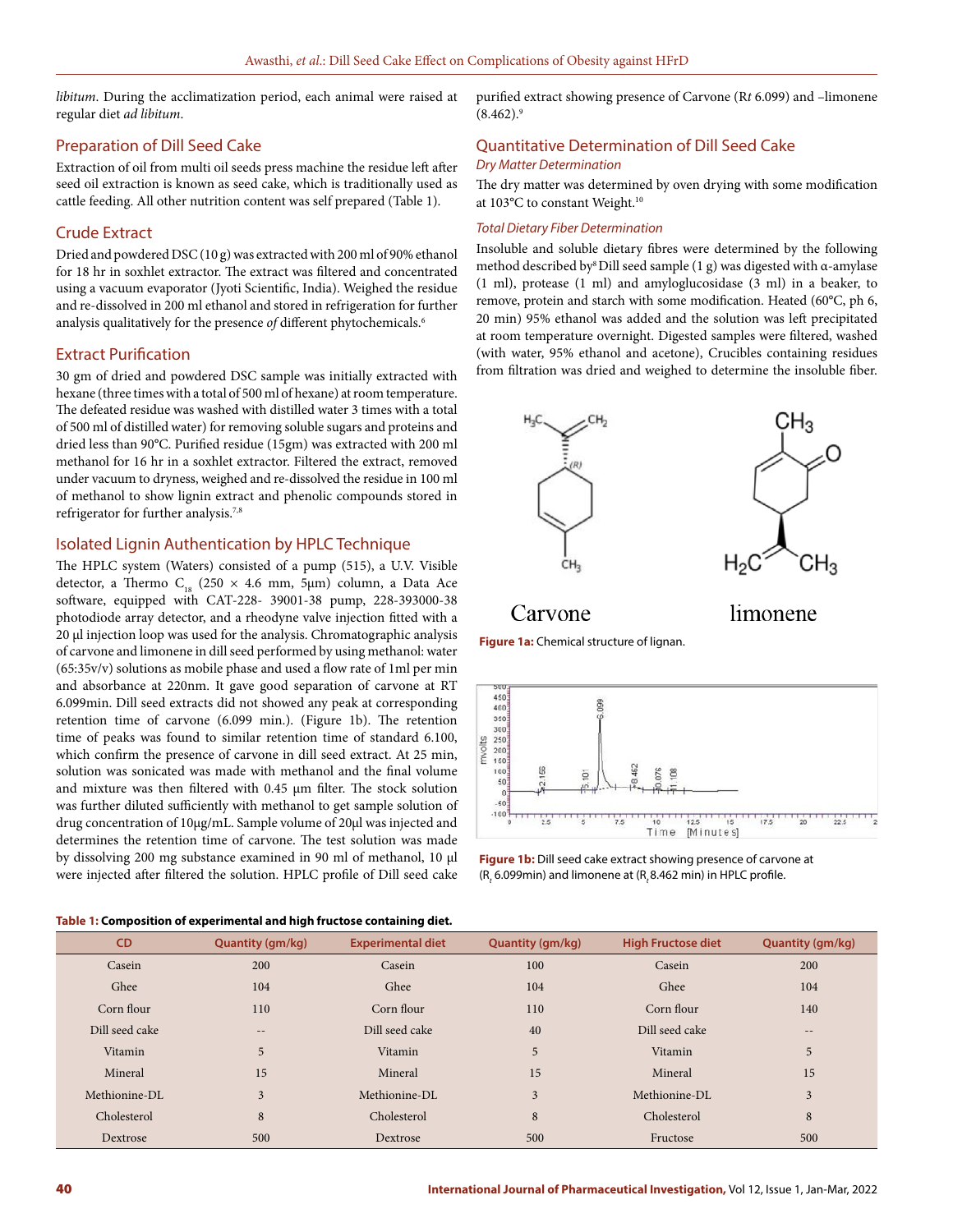The obtained values were corrected for ash and protein. 4 volumes of 90% ethanol (preheated to 60°C) were added for filtration and washing with water. Then, the precipitates were washed and filtered with 70% ethanol, 90% acetone and ethanol. After that, the (soluble fiber) residues were weighted and dried. To obtain insoluble dietary fibre and hence, soluble dietary fibre percentage the procedure was repeated.<sup>11,12</sup>

#### *Total Phenolic Compound Estimation*

Phenolic content was determined with some modification by Folin-Ciocalteu method by 10 mg Gallic acid was dissolved in 10 ml methanol, various aliquots of 5- 25µg/ml was prepared in methanol. Dried extract of 10mg (dill seed) was extracted and filter with 10 ml methanol. 2 ml of extract or standard was mixed with 1 ml of Folin-Ciocalteu reagent (previously diluted with distilled water 1:10 v/v) and 1 ml (7.5g/l) of sodium carbonate. The mixture was vortexes for 15s and allowed to stand for 15min at 40°C for color development. The absorbance was measured at 765 nm using a spectrophotometer. (Figure 2)<sup>13</sup>

*Fat content:* This was determined by soxhlet extraction with n-hexane for 9 hr at boiling point of the solvent (69**°**C). This extraction was carried out to estimate the content of oil.14

### Experimental Design and Treatment

Animals were divided randomly into 5 groups containing 6 animals in each group. The experimental protocol was conducted in accordance with the internationally accepted principles for laboratory animal use and care as described by CPCSEA guideline after approval of IAEC, VNS Institute of Pharmacy, India. (778/PO/ReBi/S/03/CPCSEA). The control rat continued to receive either a control diet (CD) or high fructose diet (HFrD), and the treatment groups were fed a HFrD with 6g/kg of DSC for a period of 45 days. Orlistat was administered as a positive control with the High Fructose Diet at a dose of 12 mg/kg. CD, HFrD and DSC diet were own prepared and the nutritional content was same for all groups except carbohydrate content in HFrD (Table 1). CD, HFrD and DSC administered orally 8g/kg in the form of pellets while orlistat 12 (mg/kg) was given through I.P route to animals.<sup>15</sup> At starting of the experiment body weights and average food intake were recorded and measured at 7 days interval, for 45 days. Blood samples were collected at the end of the study, from the Retro-Orbital and the serum was separated after 30 min of stabilization by 3000 rpm centrifugation. Body total Cholesterol and triglyceride were measured using a kit (Scan lab. India) method based on an enzymatic colorimetric by16 LDL-c concentration was followed by method<sup>17</sup> AI and HOMA-IR were calculated by the formula described by<sup>18</sup> The amount of protein was estimated by,<sup>19</sup> Bilirubin test was determined by using the Bilirubin (D&T) reagent kit provided by (Scan Laboratories, India). HDL-c was determined by kit Direct HDL Cholesterol, provided by (Scan Laboratories, India) based on the method.<sup>20</sup> Triiodothyronine, thyroxine, and thyroid stimulating hormone were determined using an

#### **Calibration Curve of Gallic acid**



**Figure 2:** Total Phenolic content was calculated as Gallic acid equivalent mg/100mg using the equation based on the calibration curve: Y=0.026X-0.003, R<sup>2</sup>=0.999, where X is the BSA equivalent (BE) and Y is the absorbance.

(ELECSYS 1010 auto-analyzer (Thyrocare Lab, India). Liver and kidneys were isolated and store in ice cold saline, blotted and weighted. Initially one week CD to animals of all groups followed by 45 days feeding of the respective diet as per group division and drug treatment.

#### *Biochemical Assays*

After 45 days of treatment, blood sample was collected fasting from retroorbital puncture process under very light ether anesthesia. Biochemical investigations such as Thyroid test, ELECSYS 1010 auto-analyzer (Thyrocare Lab, India) lipid profile test, liver function test, Cholesterol test, and renal function test were carried out using commercial kits (Erba) with a fully automated clinical analyzer (ERBA-EM-200). Blood Glucose level was determined by using Accu-Chek glucometer from the orbital venous plexus at 0. (Path Vets Lab, India).

### Statistical Analysis

All the data are presented as mean ± SEM. Students "*t*-test" was used for testing statistical significance between groups. Analysis of variance was used to test for differences between the groups, followed by 'Tukey's multiple comparison test. A  $(p)$  value  $P < 0.05$  considered as statistically significant.

### **RESULTS**

### Quantitative Determination

Quantitative determination of *DSC* is presented in (Table 2). Chromatogram of HPLC showed the lignin presence like carvone amount present in dill is **(33**.2%-60%) and *limonene* (18%p-29.3%) with R*t* (6.099) and *limonene* at (8.462) (Figures 1a and 1b).

### Effect on Body Weight

Individual body weight gains were recorded before study imitation (Day 0), and weekly theremafter from the 1st week to the end of the study, a gradual increase in body weight was recorded in normal control group, whereas the rate of increase in body weight was much higher in the fructose control during study food consumptions were measured weekly per cage and mean food consumptions by individual rats were calculated. Fasting Blood Glucose levels were determined at the beginning of experiment, BG level in the HFrD rats increased rapidly due to fructose loaded diet (18%) at the termination of experiment DSC diet control BG level as compared to HFrD. The rate of increase in the body weight is depicted in (Table 3).

### Effect on Liver and Kidney Organ Weight

Organ weight of rat for CD group was taken as normal values. The animals of the HFrD group showed a significant ( $p < 0.05$ ) increase in weight of Liver and kidney. The results observed in the group that received the DSC (8 g/kg) significantly reduced weight of kidney ( $p < 0.01$ ), respectively, as compared to HFrD+DSC diet while no significant changes showing

#### **Table 2: Quantitative estimation of Dill seed cake.**

| <b>Parameters</b>  | Quantity (mg/gm)   |  |  |
|--------------------|--------------------|--|--|
| <b>Total Fiber</b> | $33.37 \pm 0.210$  |  |  |
| %Dry Matter        | $84.36 + 0.238$    |  |  |
| Soluble Fiber      | $4.32+0.172$       |  |  |
| Insoluble Fiber    | $17.31 \pm 1.02$   |  |  |
| Fat                | $4.11 \pm 0.217$   |  |  |
| Phenolic Compound  | $138.23 \pm 0.367$ |  |  |

Values are expressed in  $M \pm SEM$  of three estimations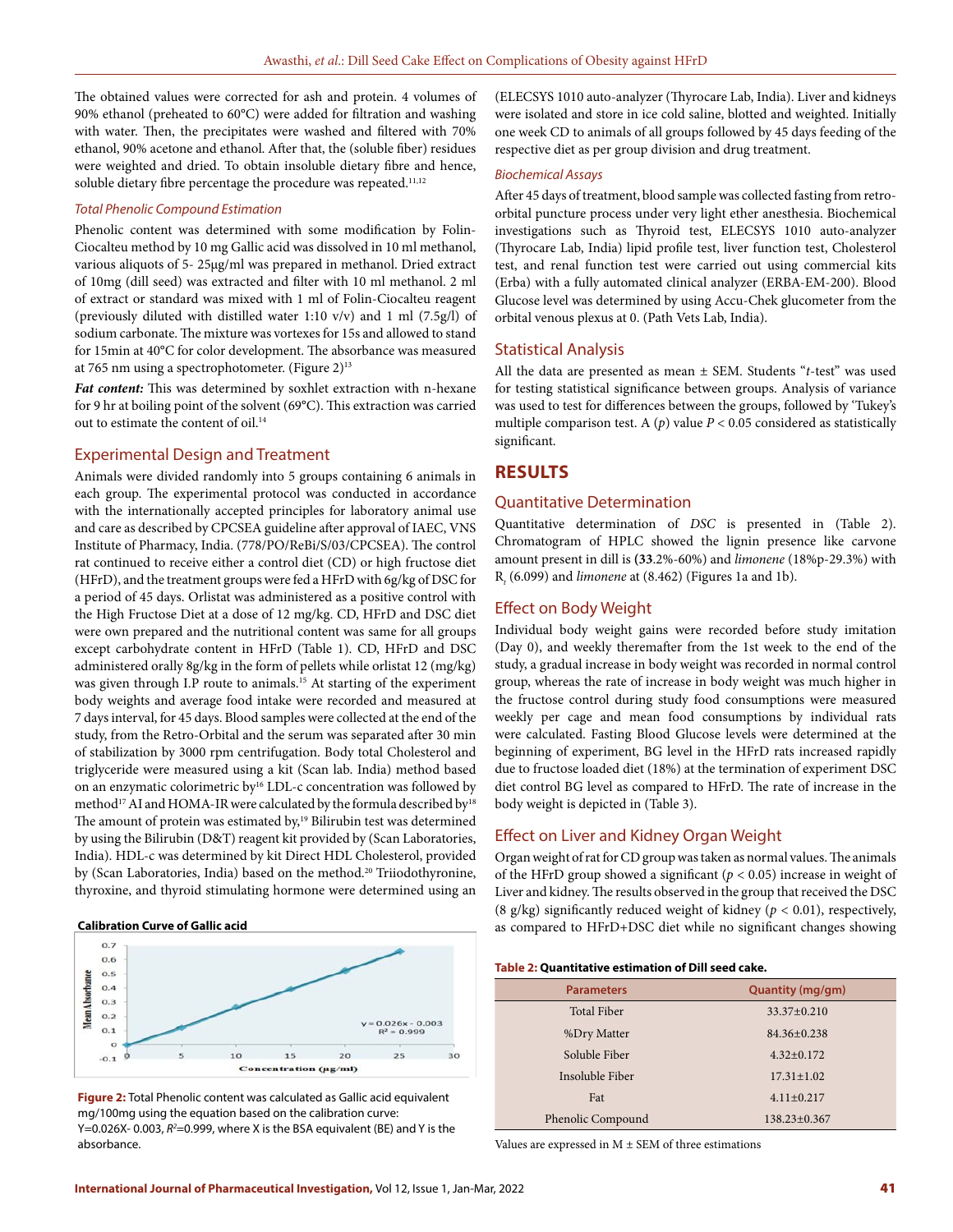when compared to CD. As compared to the HFrD+orlistat diet, DSC (8mg/kg) treatment has moderately potent in reducing the weight of liver ( $p < 0.05$ ). Figure 3(a) (b).

# Biochemical Parameters Analysis

Plasma lipid levels in HFrD fed rats were significantly (*p* < 0.05–*p* < 0.001) increased compared to the levels in CD group (Table 4), HFrD+DSC (6gm/kg) group showed increased total cholesterol level, low-density lipoprotein (LDL), triglyceride, whereas high-density serum lipoprotein (HDL) level and total protein level, was noticeably decreased, these values appeared statistically significant when compared to control

group ( $P < 0.05$ ). Atherogenic Index by 110 fold and the insulin sensitivity resistance by 154 fold compared to those in CD group. The DSC (8 g/kg) treated groups showed significantly reduced levels of, TG ( $p$  < 0.05), LDL-c ( $p$  < 0.001), total cholesterol, ( $p$  < 0.001 and seruminsulin (*p* < 0.01), T3 (*p* < 0.01), TSH (*p* < 0.001), and T3/T4 ratio  $(p < 0.001)$  in comparison to the HFrD group. Liver function markers such as serum glutamic pyruvic transaminase (SGPT), serum glutamic oxaloacetic transaminase (SGOT), and total bilirubin level in the HFrD and DSC diet group were decreased ( $P < 0.05$ ), whereas total protein level showed a mild and statistically insignificant (*P* > 0.05) increase in HFrD group [Table 3]. The renal function markers such as serum

### **Table 3: Effects of Dill Seed Cake treatment and orlistat treatments on final body weight and food intake changes in rats fed high fructose diet.**

| <b>Group</b><br><b>Parameter</b> | <b>Control diet (CD)</b> | <b>Experimental diet</b><br>(DSC diet)8q/kg | <b>High Fructose diet</b><br>(HFrD) | <b>High Fructose</b><br>DSC diet (6q/kg) | <b>High Fructose diet</b><br>(HFRD)<br>+ Orlistat (12 mg/kg) |
|----------------------------------|--------------------------|---------------------------------------------|-------------------------------------|------------------------------------------|--------------------------------------------------------------|
| Initial Body Weight (g)          | 200.5                    | 236.6                                       | 300.7                               | 336.8                                    | 198.4                                                        |
| Final Body Weight (g)            | $210 \pm 12$             | $162 \pm 13$                                | $340 \pm 16$                        | $320 \pm 18$                             | $160 \pm 18$                                                 |
| Food Intake (g/week)             | $187 + 15$               | $200 \pm 15$                                | $210 \pm 18$                        | $240 \pm 19$                             | $190+10$                                                     |

The weekly changes in body weight expressed in grams. All the values are means  $\pm$  SD of *n*=6, individual observations. Significant at  $p < 0.05$  with respect to normal control.

# **Liver Histology**



**Figure 3 (a):** Representative result images of histopathological changes in the Liver rats fed with high fructose diet. A. CD, B. DSC diet(8mg/kg) C. HFrD D. HFrD+DSC (6mg/kg) E. HFrD + Orlistat (12mg/kg) for 6 weeks, A. Control group showed normal liver histology B. Std. Diet fed rats with no indication of metabolic dysfunction, no inflammation in liver, (*p*>0.005) C. Mild hepatic morphological changes, appearing as scattered inflammation in liver. D. Hepatocytes have some visible cytoplasmic fat vacuole. E. Both combinations shows–normal healthy liver (BD).



**Figure 3 (b):** Representative result images of histopathological changes in the Kidney in rats fed a high fructose diet: A. CD, B. DSC diet (8mg/kg) C. HFrD D. HFrD+DSC (6mg/kg) E. HFrD + Orlistat (12mg/kg) for 6 weeks, A. Control group showed healthy kidneys with normal glomeruli and tubules. B. Consumption of DSC 8gm/kg neither caused renal toxicity nor induced morphological changes in kidneys and observed normal cellular glomeruli. C. shows metabolic dysfunction-induced renal damage in red colour. D. fructose rich diet with dill extract showed some deposition of triglycerides was observed in both glomerular and tubular cells E. Orlistat shows normal weight of kidney Inhibit gastric and pancreatic lipase with proven efficacy in the augmentation and maintenance of renal function.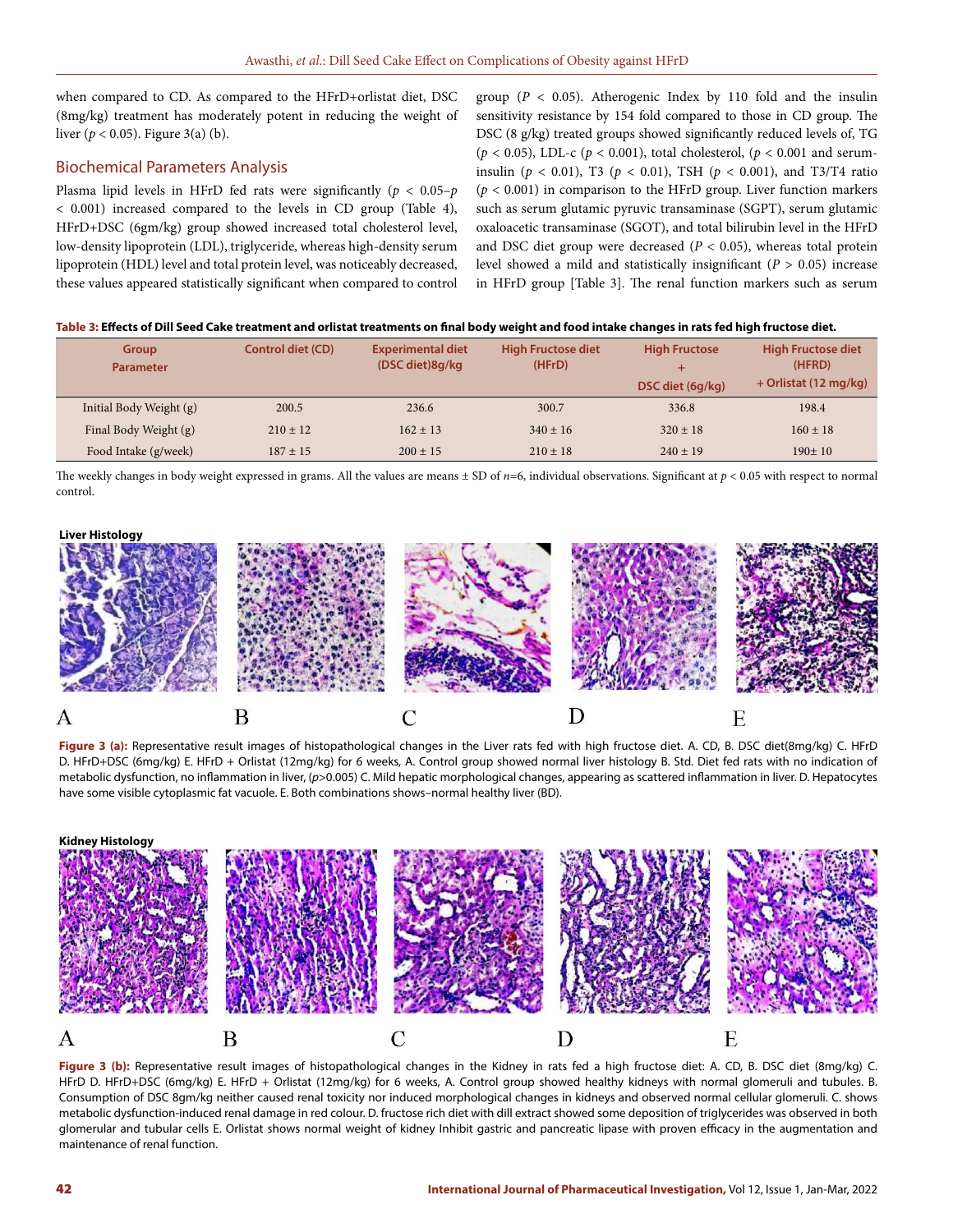#### **Table 4: Effect of** *Dill seed cake* **on the serum biochemical parameters of high fructose diet induced obese rats.**

| <b>Group Parameter</b>             | <b>Control diet (CD)</b> | <b>Experimental diet</b><br>(DSC diet) | <b>High Fructose diet</b><br>(HFrD) | <b>High Fructose</b><br>$+$<br><b>DSC</b> diet | <b>High Fructose diet</b><br>(HFrD)<br>+ Orlistat |
|------------------------------------|--------------------------|----------------------------------------|-------------------------------------|------------------------------------------------|---------------------------------------------------|
|                                    |                          |                                        |                                     |                                                | $(12 \text{ mg/kg})$                              |
| Total lipids (TL) (mg/dl)          | $458.6 \pm 30.2$         | $460.61 \pm 22.7^{\circ}$              | $634.6 \pm 31.8^a$                  | $510.8 \pm 22.7^{\text{nsl}}$                  | $450.61 \pm 20.4$ <sup>nsl</sup>                  |
| Triglycerides (TG) (mg/dl)         | $108.40 \pm 3.642$       | $132.75 \pm 9.050^{\circ}$             | $151.25 \pm 5.114^b$                | $112.25 \pm 7.510$ <sup>ns3</sup>              | $92.50 \pm 8.121$ <sup>ns3</sup>                  |
| Total Cholesterol (TC) (mg/dl)     | 150.15±10.036            | $154.75 \pm 9.020$ <sup>c</sup>        | $210.56 \pm 5.189$ <sup>c</sup>     | $167.15 \pm 7.050^{ns1}$                       | $116.95 \pm 9.060$ <sup>nsl</sup>                 |
| HDL-Cholesterol (HDL-C) mg/dl)     | $55.17 \pm 2.032$        | $54.01 \pm 5.123$ <sup>ns2</sup>       | $60.00 \pm 2.213$ <sup>a</sup>      | $56.10 \pm 4.232$ <sup>ns</sup>                | 49.14 $\pm$ 2.128 ns                              |
| LDL-Cholesterol (LDL-C) (mg/dl)    | $74.67 \pm 10.941$       | $72.57 \pm 7.709^{\rm ns1}$            | $162.98 \pm 6.216c$                 | $96.64 \pm 5.739^{ns1}$                        | $57.23 \pm 9.123^{\text{nsl}}$                    |
| Total protein (mg/dl)              | $5.71 \pm 0.18$          | $5.60 \pm 0.16$ <sup>ns2</sup>         | 5.89 $\pm$ 0.13 $\degree$           | $5.76 \pm 0.19$ ns2                            | $4.99 \pm 0.13$ <sup>nsl</sup>                    |
| Bilirubin (mg/dl)                  | $0.01 \pm 0.0$           | $0.02 \pm 0.01^{\text{nsl}}$           | $0.05 \pm 0.02^b$                   | $0.04 \pm 0.03^{ns1}$                          | $0.03 \pm 0.01$ <sup>nsl</sup>                    |
| Blood urea nitrogen (BUN) (mmol/L) | $11.27 \pm 1.01$         | $11.17 \pm 1.02^{ns1}$                 | $13.16 \pm 1.21$ <sup>a</sup>       | $14.20 \pm 1.20$ <sup>ns3</sup>                | $10.27 \pm 1.43$ <sup>ns3</sup>                   |
| Uric acid                          | $1.06 \pm 0.04$          | $1.09 \pm 0.03$ <sup>c</sup>           | $2.82 \pm 0.54$ <sup>a</sup>        | $1.72 \pm 0.42$ <sup>ns3</sup>                 | $1.03 \pm 0.22$ <sup>ns3</sup>                    |
| Creatinine                         | $0.38 \pm 0.01$          | $0.32 \pm 0.01$ <sup>a</sup>           | $0.53 \pm 0.02^b$                   | $0.68 \pm 0.02$ <sup>ns</sup>                  | $0.25 \pm 0.01$ <sup>ns</sup>                     |
| SGOT                               | $126 \pm 3.81$           | $122 \pm 2.61$ <sup>a</sup>            | $151 \pm 21.75$ c                   | $135 \pm 3.31$ ns2                             | $127 \pm 4.20$ <sup>ns2</sup>                     |
| <b>SGPT</b>                        | $66.33 \pm 1.83$         | 69.28 $\pm$ 1.93 $^{\rm b}$            | $109.83 \pm 30.14^b$                | 79.18±1.43 ns2                                 | $64.21 \pm 1.13$ <sup>ns2</sup>                   |
| ALP                                | 108.83±30.14             | $105.63 \pm 19.13$ <sup>c</sup>        | 220.5±29.74 a                       | $120.23 \pm 10.02$ <sup>ns2</sup>              | $114.23 \pm 20.04^{ns2}$                          |
| Total protein                      | $4.89 \pm 0.08$          | $5.09 \pm 0.18$ <sup>a</sup>           | 5.99±0.23 b                         | $5.10 \pm 0.43$ <sup>ns</sup>                  | $5.06 \pm 0.19$ <sup>ns</sup>                     |
| Leptin (nglml)                     | $11.70 \pm 0.46$         | $13.62 \pm 1.01^b$                     | $49.74 \pm 2.49$ <sup>c</sup>       | $26.72 \pm 1.08$ <sup>ns</sup>                 | $10.18 \pm 1.42$ <sup>ns</sup>                    |
| HOMA-Insulin Resistance            | 5.25                     | $4.14 (+11.76%)$                       | $14.15 (+104.6%)$                   | $4.01 (+15.65%)$                               | 2.43 (-37.58%)                                    |
| Atherogenic Index(AI)              | 1.67                     | $3.07 (+24.00\%)$                      | $5.13 (+108.2\%)$                   | $2.71(+48.12\%)$                               | 1.69(23.38%)                                      |
| $T_s(ng/ml)$                       | $3.15 \pm 1.22$          | $3.25 \pm 1.12^a$                      | $4.18 \pm 1.10$ <sup>a</sup>        | $3.27 \pm 1.38$ <sup>ns2</sup>                 | $3.67 \pm 1.16$ <sup>ns3</sup>                    |
| $T_{4}$ (µg/dl)                    | $11.3 \pm 14.1$          | $10.2 \pm 15.1$ <sup>c</sup>           | $11.7 \pm 18.5$ <sup>c</sup>        | $10.5\pm8.1^{\,\rm ns2}$                       | $10.3 \pm 20.1$ <sup>ns1</sup>                    |
| TSH (mlU/ml)                       | $2.03 \pm 1.18$          | $2.07 \pm 1.16$ c                      | $3.10 \pm 1.20$ c                   | $2.43 \pm 1.34$ <sup>ns3</sup>                 | $2.01 \pm 1.08$ <sup>ns1</sup>                    |

Values are expressed in M ± SEM considering n = 6 animals. CD: control diet; HFrD: high fructose diet; DSC: Dill seed cake, The values in parenthesis signify percent change from the respective control (CD) values for each group.

ns – Not significant in case of both.

 $p < 0.001$  when compared to CD.

 $\Delta_p$   $p$  < 0.01 when compared to CD.

 $p < 0.05$  when compared to CD.

 $p < 0.001$  when compared to HFRD.

 $p$  < 0.01 when compared to HFRD.

 $3p < 0.05$  when compared to HFRD

creatinine and uric acid were elevated in HFrD rats and HFrD+DSC diet after compared to the control group ( $P < 0.05$ ) and urea serum levels showed minimal and statistically insignificant increase. Here, T3 (*p* < 0.01), TSH (*p* < 0.001), and T3/T4 ratio (*p* < 0.001) were slightly higher in HFrD+DSC than DSC alone group. At the end of the experiment DSC (8 g/kg) treatment was moderately potent in reducing the biochemical parameters (19%) than orlistat (21%) as compared to HFrD and HFrD+DSC group. (Table 4).

### Effect on Average Food Intake

In the last week of experiment, in HFrD group the average food intake (+8.12%) was slightly higher than the CD (-19.30%) and HFrD+Orlistat (- 28.18%) groups in the last 7 days of experiment duration, the average food intake of HFrD + DSC (6g/kg) groups was reduced by 5% in last week, DSC(8g/kg) alone was reduced by 20% as compared to other groups considering the last week value as the initial food consumption (Table 5).

# **DISCUSSION**

Obesity has become a worldwide concern of imbalance between hypothyroidism, dyslipidaemia and hormonal imbalance and other complications like cholesterol, hypertension, cardiac arrest, cardiac hypertrophy, inflammation, atherosclerosis, etc. It is very serious human health problems and threats to health worldwide and is linked with serious complications and excessive medical expenses,<sup>21</sup> Rat models for diseases in human, such as obesity, diabetes, and obese related complications have been broadly used to find the prevention of the disease symptoms and possible treatment options with fewer side effects. The mostly used rat models studies for complications of obesity are those induced by hypercaloric diet. Dill seed extract consumption against HFrD diet shows effective reduction in lipid profile after 6 weeks experiment in rat. In this study after two weeks of hyper-caloric fructose supplementation HOMA-IR was increased.<sup>22</sup> The obesity associated with HFrD may be attributed to the hypothyroidism with elevated level of TSH and hypertriglyceridemia and also enhances in visceral adipose deposition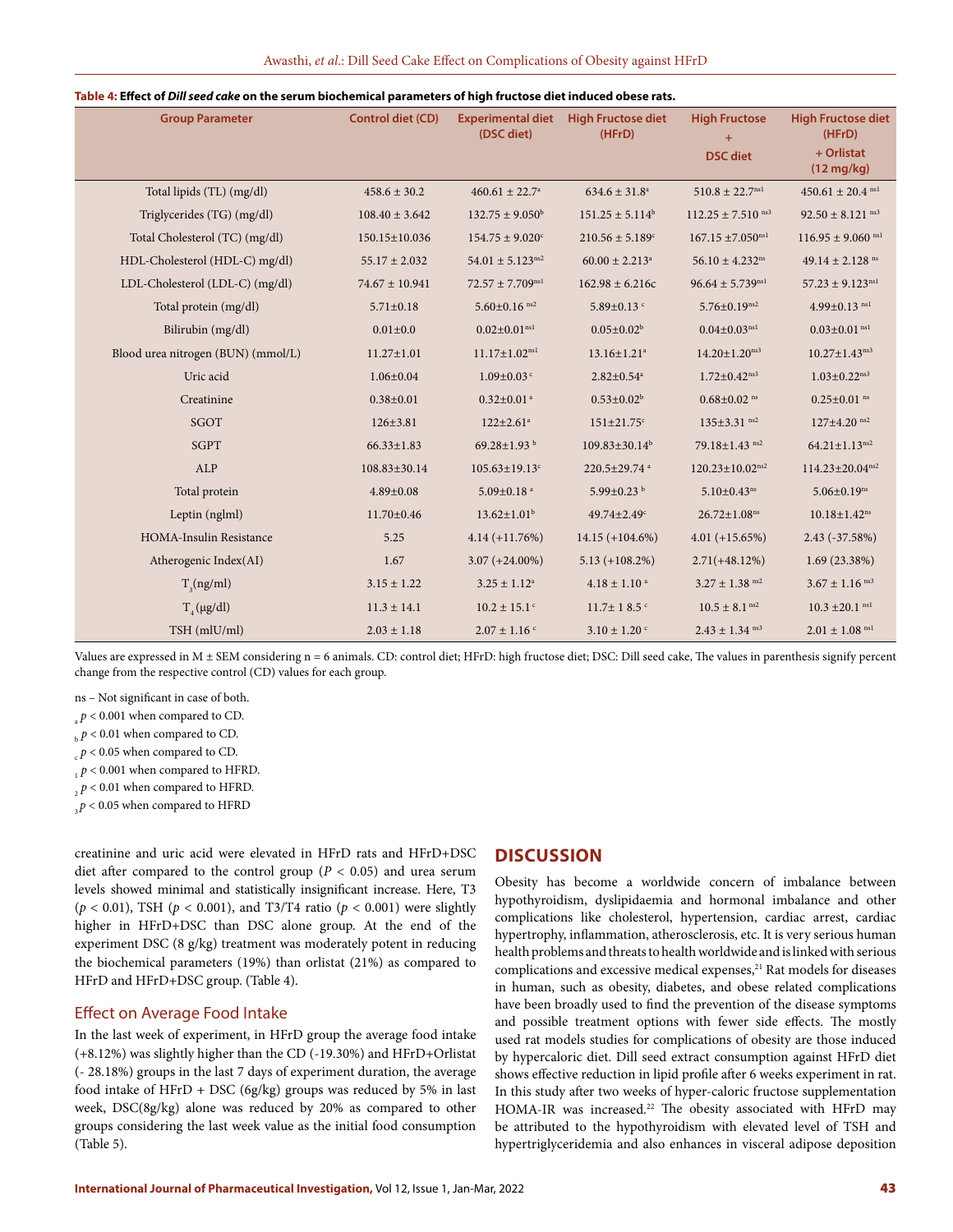| <b>Groups</b>  |                                                 |                      | Average food intake per group in g/100 g of body wt. |             |                      |                      |                      |
|----------------|-------------------------------------------------|----------------------|------------------------------------------------------|-------------|----------------------|----------------------|----------------------|
|                |                                                 | 1 <sup>ST</sup> week | $2nd$ week                                           | 3rd week    | 4 <sup>th</sup> week | 5 <sup>th</sup> week | 6 <sup>th</sup> week |
|                | Control                                         | 11.29                | 10.16                                                | 8.56        | 10.53                | 8.98                 | 9.12                 |
|                |                                                 |                      | $(-10.08\%)$                                         | $(-24.18%)$ | $(-6.81\%)$          | $(-20.46%)$          | $(-19.30\%)$         |
| 2              | Experimental diet (DSC) 8mg/kg                  | 10.46                | 9.65                                                 | 10.87       | 11.36                | 8.69                 | 8.16                 |
|                |                                                 |                      | $(-7.74\%)$                                          | $(+3.10\%)$ | $(+8.74\%)$          | $(-16.10\%)$         | $(-21.98%)$          |
| 3              | HFrD(High Fructose Diet)                        | 9.45                 | 9.30                                                 | 10.11       | 11.21                | 8.15                 | 10.21                |
|                |                                                 |                      | $(-15.87%)$                                          | $(+6.10\%)$ | $(+18.62\%)$         | $(-13.75%)$          | $(+8.12%)$           |
| $\overline{4}$ | High Fructose + DSC diet $(6mg/kg)$             | 8.67                 | 8.23                                                 | 9.14        | 9.24                 | 10.67                | 8.35                 |
|                |                                                 |                      | $(-5.14\%)$                                          | $(+5.42\%)$ | $(+6.57%)$           | $(+23.06\%)$         | $(-3.69\%)$          |
| 5              | High Fructose diet (HFRD) + Orlistat (12 mg/kg) | 8.80                 | 8.34                                                 | 7.34        | 8.21                 | 6.32                 | 6.21                 |
|                |                                                 |                      | $(-5.37%)$                                           | $(-16.59%)$ | $(-6.70\%)$          | $(-28.18%)$          | $(-18.43%)$          |

| Table 5: Effect of Dill seed cake on the average food intake of high-fructose diet induced obesity in rat. |  |  |  |
|------------------------------------------------------------------------------------------------------------|--|--|--|
|------------------------------------------------------------------------------------------------------------|--|--|--|

Where, CD: control diet; HFrD: high fructose diet; DSC: *Dill seed cake*.

Values in parenthesis signify percent change compared to initial values that is average food intake in g up to 6<sup>th</sup> week.

and metabolic disturbances.<sup>23</sup> These metabolic disturbances commonly observed with high fructose feeding in both humans and animal models. Leptin, insulin resistance and elevated TG serum levels may promote food over consumption and contribute to the corresponding obesity. Forty five days of feeding of the experimental animals with HFrD had gradually developed a pre-cholesterol state associated with weight gain. HFrD along with DSC and DSC alone treated rats showed weight loss tendency, however, the body weight in DSC (8g/kg) treated rats were almost stable throughout the experiment.

Liver and kidney weights were reduced significantly through the administration of DSC (8g/kg) in comparison to HFrD, showing the prevention of fat deposition in adipose tissue and muscle. The dietary dill seed extract has been shown to possess hypolipidemic and enhance antioxidant activity in humans.24 Administration of DSC extract for a period of 45 days repeatedly resulted in a significant decrease in the lipid profile in serum when compared to the HFrD group. The present investigation clearly demonstrates lipid level, thyroid level, and cholesterol lowering effects of DSC powder in obese rats. In this context, dietary fiber is rich in DSC powder and presence of phenolic compounds (lignans) could be important for cholesterol elimination.25

Dietary fiber lower or displace intestinal cholesterol and reduce the cholesterol absorption from the intestine.<sup>26</sup> Previous researchers investigated lipid-lowering activity (*in vitro*) of carvone as potential hypolipidemic agents. This fact could explain the high levels of LDL-c observed in HFrD rats the possible mechanism by which DSC brings about its anti-obesity action may be by the increasing of HDL level following administration of DSC to obese rats.<sup>27</sup> Studies finding that, cholesterol accumulation in adipose tissue that used in rat models and since that mostly obesity models use carbohydrates, fats and proteins to induce obesity, such as HFrD diet.<sup>28</sup> Major complication of obesity is high cholesterol, cardiac dysfunstion and hyperlipidaemia here findings suggested that insulin level is increased and lipid level is decreased in normal rats treated with DSC and orlistat.29 In HFrD fed rats, DSC (6g/kg) caused a fall in HOMA-IR values, indicating improved insulin sensitivity. At the end of the last week of the experiments, finding suggested decrease in average food intake in the CD, DSC alone and HFrD with orlistat groups, whereas an Increase in the HFrD group and normal increase in HFrD + DSC group. Also, nutraceutical food shows inhibit effect of insulin released, increases leptin release and inhibit eating habits. Findings suggested that *Anethum Graveolens.* L inhibit food intake which helps in loss of appetite improves in weight loss and

reduced plasma HDLc levels have been attributed to increased fractional clearance of HDL secondary to depletion of its cholesterol.<sup>30</sup>

Thyroid function is the major complication of obesity could be one of important factors acting in concert to determine individual body weight. Leptin produced by adipocytes has important influences on central regulation of thyroid function through stimulation of TRH.<sup>31</sup> The current study was specifically designed to evaluate whether fructose, when administered for a weight-maintenance diet, causes significant changes in biochemical parameters of blood lipid. Soluble fiber slows down stomach and small intestine, digestion, which helps to reduce the conversion of other carbohydrates into glucose, thus steady blood glucose levels.32 Administration of orlistat, with high fructose diet showed significantly decreased the blood parameters as compared with HFrD.<sup>33</sup> The best effect is noticed in the DSC and orlistat group. These results indicate positive effects of HFrD and orlistat and DSC alone showed reduction in weight. The effect of DSC alone shows potential effect on obesity complications also extract improved the plasma lipid profile as compared to orlistat.

### **CONCLUSION**

It could be conclude that high fructose diet cause obesity in rat showed elevated plasma lipid parameter, and body weight. *Dill seed cake (DSC)* alone exerts its effect by inhibiting LDL-c levels, pancreatic lipase and may reduce weight by suppressing appetite. There were many experimental studies in literature about fructose diet cause obesity and our studies defined the duration of treatment as 6 weeks, to detect biochemical changes in rat model. The above anti-obesity activity may be due to DSC and phenolic compound present in extract of dietary fiber and phytosterol may be beneficial as current evidence showed that DSC can regulate lipid profile, hypothyroidism, hyperthyroidism level and metabolic disorder in rat fed against high fructose rich diet. Further more studies are necessary to elucidate the medicinal mechanism of these effects.

## **CONFLICT OF INTEREST**

The authors declare that there is no conflict of interest.

# **ABBREVIATIONS**

**HFrD:** High Fructose Diet; **DSC:** Dill Seed Cake; **HDL:** High Density lipoprotein; **SGOT:** serum glutamic oxaloacetic transaminase.